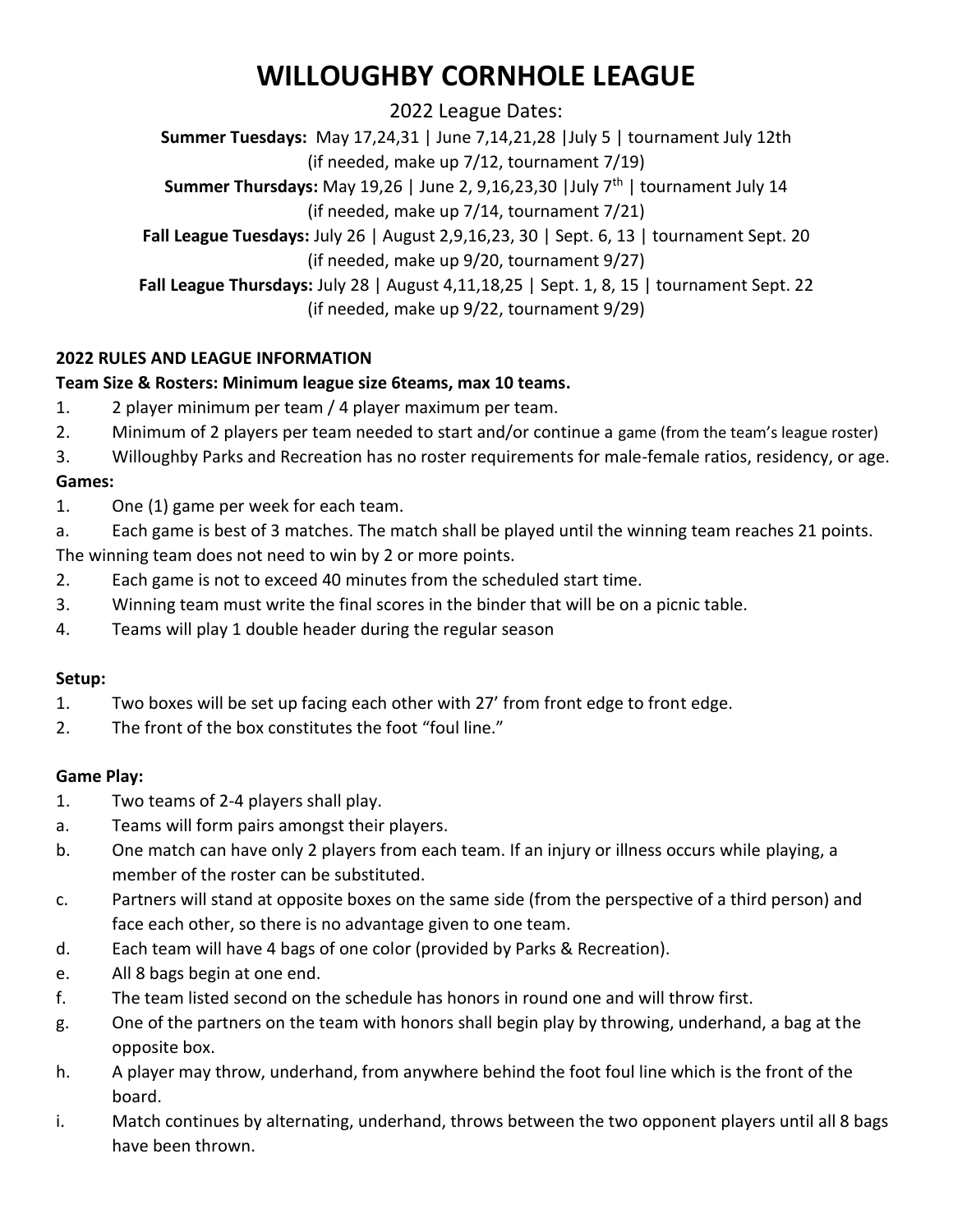- j. If a bag hits the ground, then bounces up onto the board, that bag will be taken off the playing surface.
- k. The next frame starts when the other player on the team, which has honors, throws their first bag.
- l. A five-minute warning will be given, and at the end of regulation time the teams playing will be allowed to finish the last round.

# **A foul occurs when any of the following happens:**

1. A player steps a foot past the foul line when throwing, termed a foot foul.

2. A player goes out of turn. The player who caused the foul will have their bag removed if it landed on the playing surface.

Forfeit:

1. A team will be dropped from the league after their second forfeit (no refunds). Games scheduled for dropped teams shall stand as played, and the remainder of the games shall count as wins for the opposing teams.

2. A team needs 2 individuals to play. If there are not 2 individuals ready to play after a 5-minute grace period, that game will count as a forfeit.

3. A team that is suspended from the league may also be suspended for the following season; this will be at the discretion of Willoughby Parks and Recreation.

# **Scoring:**

The score shall be taken after all bags have been thrown for a frame. Each team will add the score from each frame and round together to come with an over-all match score.

- 1. Subtracting scoring
- a. Team A gets 3 on the board and Team B has 1 on the board. The score for that frame will be 2 points to Team A.
- b. If team A and Team B both have 2 points on the board, neither team will receive a point.
- 2. The contestant who scored in the previous frame shall pitch first in the current frame. They have the honors.
- 3. After each match, teams will switch sides/boards.
- 4. Points shall be given as follows:
- a. Three points for a bag that goes through the hole.
- b. One point for a bag that is on the playing surface.
- c. One point for a bag that is hanging into the hole.
- d. One point for a bag that is hanging off the edge, but not touching the ground.
- e. Zero points for a bag that is touching the ground, even if it is partially on the playing surface.
- i. Unless the bag is hanging off the front edge and resting on a ground bag where the ground bag can be removed without making the hanging bag fall to the ground, then one point is given.
- 5. If bags become piled inside the corn hole board hole and may interfere or obstruct with the next pitch, or if there is question whether a corn hole bag would have naturally fallen through the hole, a player may request to "rake" the corn hole bags that have fallen inside the hole.
- 6. Each team is given a frame score according to the point system
	- a. The team who wins the frame is awarded with the first throw in the next frame. In case of a tie, the game score stays the same and the first throw goes to the team who had it the previous frame.
	- b. The winner of the match is the team who reaches 21 first or has the most points at the 40 minute time limit.